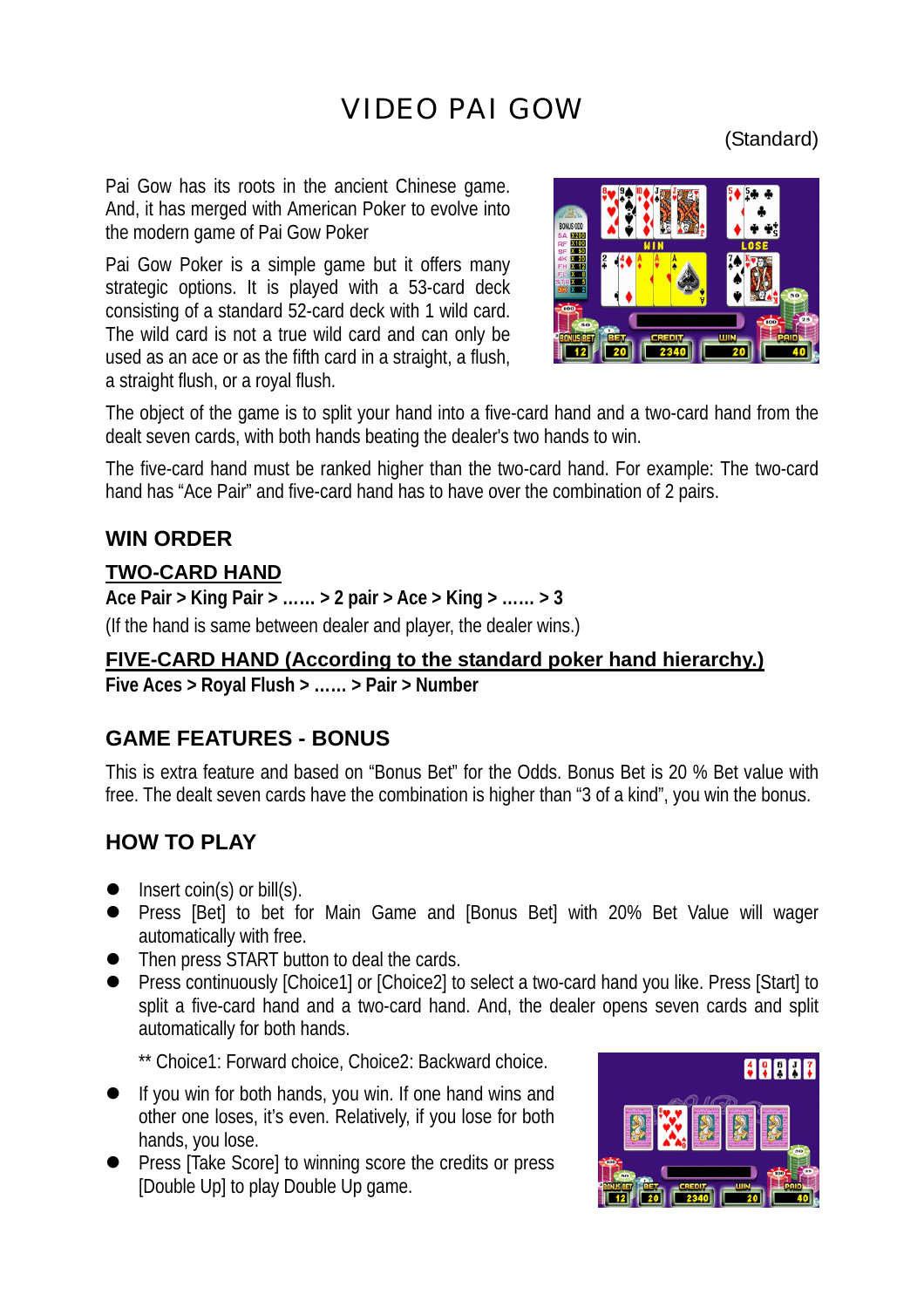# OPERATION GUIDE

# *HARDNESS MODE - IMPORTANT*

There are two kinds of hardness for Lucky 8-liner connector (36 pin & 10 pin) and JAMMA connector (28 pin) on the hardware. *You should adjust the Dip Switch before the installation.*

**DIP SWITCH, NO.1 (ON BOARD) - OFF (Lucky 8-liner connector), ON(JAMMA)** 

## **BOOK**

There're totally 5 pages of Book Records. Press BOOK key to enter into Book screen. Press BOOK key again to the next page. Press START key to return to Main game.

#### FIRST PAGE

| COIN<br><b>PAYOUT</b><br><b>KEYIN</b><br><b>KEYOUT</b>                                                                         |                                                                           | <b>COUNTER</b><br>553793<br>000141<br>123556<br>659286                     | The counter records are for Coin, Payout,<br>Keyin and Keyout. It is "System Counters"<br>and aren't able to clear by anyway, includes<br>Reset. It is to compare relatively with<br>machine's counter for check out each time.    |
|--------------------------------------------------------------------------------------------------------------------------------|---------------------------------------------------------------------------|----------------------------------------------------------------------------|------------------------------------------------------------------------------------------------------------------------------------------------------------------------------------------------------------------------------------|
| <b>POWER TIMES</b>                                                                                                             |                                                                           | 11                                                                         | The value is same as the Counter Column of<br>Book Page 3.                                                                                                                                                                         |
| OUT 100 - (Version Number)                                                                                                     |                                                                           |                                                                            | Power Times: The times of Power ON.                                                                                                                                                                                                |
| <b>SECOND PAGE</b>                                                                                                             |                                                                           |                                                                            |                                                                                                                                                                                                                                    |
| <b>COIN</b><br><b>PAYOUT</b><br><b>KEYIN</b><br><b>KEYOUT</b><br><b>TOTAL TIMES</b><br><b>TOTAL PLAYED</b><br><b>TOTAL WON</b> | <b>CURRENT RECORD</b>                                                     | $\mathbf 0$<br>$\theta$<br>178000<br>119500<br>10302<br>3071026<br>3012526 | The page shows the records from last check<br>out.<br>Total Times: Total played times in Main Game<br>Total Played: Total played score in Main<br>Game and Double Up.<br>Total Won: Total won score in Main Game<br>and Double Up. |
| <b>THIRD PAGE</b>                                                                                                              |                                                                           |                                                                            |                                                                                                                                                                                                                                    |
| <b>COIN</b><br>PAYOUT<br><b>KEYIN</b><br><b>KEYOUT</b>                                                                         | <b>SCORE</b><br>$\theta$<br>$\Omega$<br>178000<br>119500<br><b>PLAYED</b> | <b>COUNTER</b><br>553793<br>000141<br>123556<br>659286<br><b>WON</b>       | The "Score" column of top form shows the<br>score of Coin, Payout, Keyin and Keyout.<br>The "Counter" column are "System Counters"<br>as the Counter Column of Book Page 1.                                                        |
| <b>TOTAL TIMES</b><br><b>MAIN GAME</b><br>DOUBLE GAME                                                                          | 3071026<br>3071026<br>93891                                               | 3012526<br>3023817<br>82600                                                | Total-Played & Won: Total played and won<br>score in Main Game and Double Up.                                                                                                                                                      |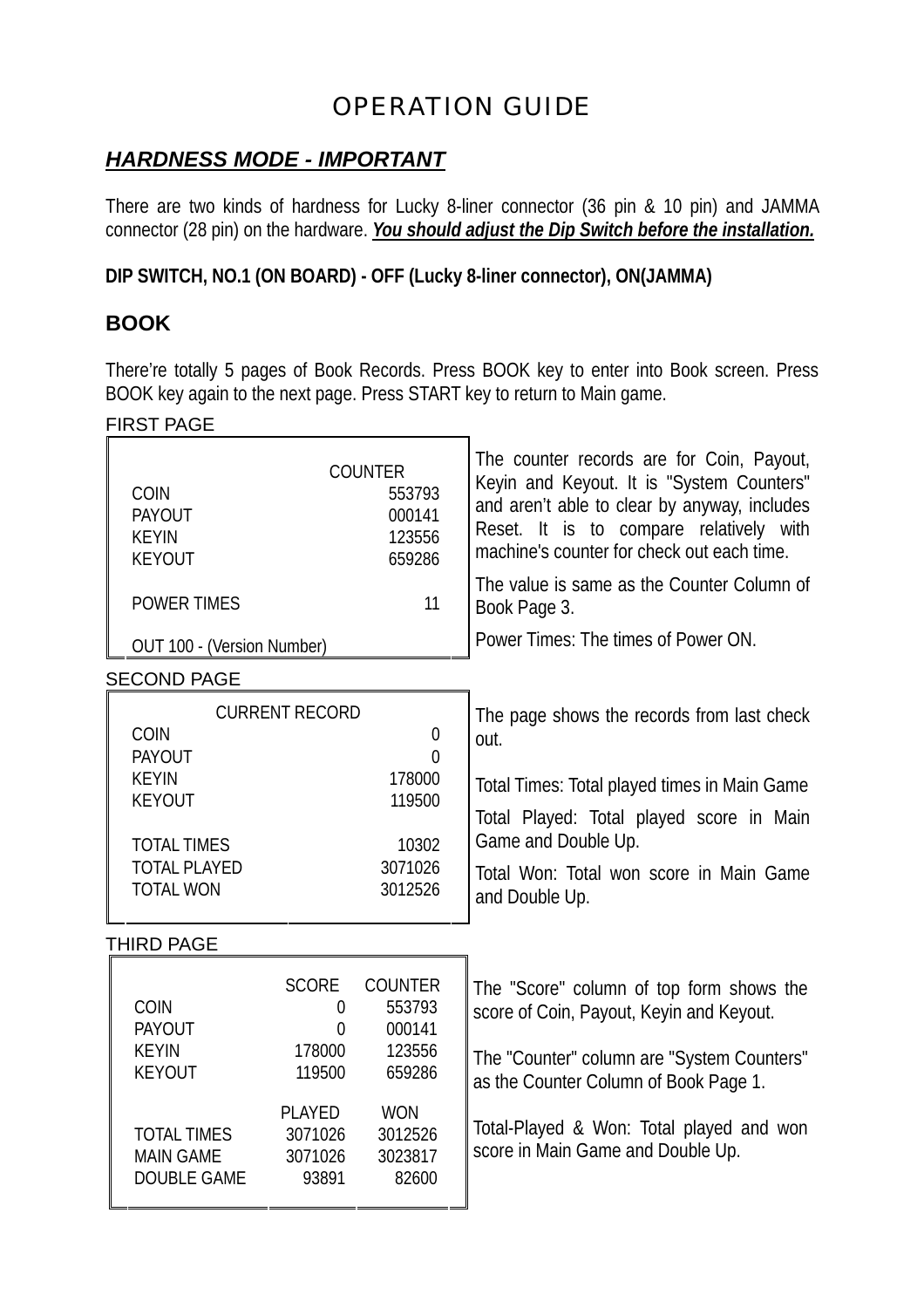| <b>FOURTH PAGE</b>                                                                                                                                  |                                      |                                                                                                       |                                                                                                                                                                           |
|-----------------------------------------------------------------------------------------------------------------------------------------------------|--------------------------------------|-------------------------------------------------------------------------------------------------------|---------------------------------------------------------------------------------------------------------------------------------------------------------------------------|
| <b>MAIN GAME</b><br>DOUBLE GAME                                                                                                                     | PLAY TIMES WIN TIMES<br>10302<br>144 | 5710<br>9                                                                                             | Main Game – Played & Win Times:<br>Total played times & win times in Main Game.<br>Double Game - Played & Win Times:<br>Total played times & win times in Double<br>Game. |
| <b>FIFTH PAGE</b>                                                                                                                                   |                                      |                                                                                                       |                                                                                                                                                                           |
| 1 PAIR<br>2 PAIRS<br>3 OF A KIND<br><b>STRAIGHT</b><br><b>FLUSH</b><br><b>FULL HOUSE</b><br>4 OF A KIND<br>STR. FLUSH<br>ROYAL FLUSH<br>5 OF A KIND |                                      | $\overline{0}$<br>1<br>$\mathfrak{Z}$<br>$\overline{2}$<br>$\mathfrak{Z}$<br>$\overline{2}$<br>4<br>6 | This page shows the records for the times of<br>combination of total plays. (The combination<br>of "number" doesn't in the page.)                                         |

# **RESET (Clear)**

### $\bullet$  **CLEAR ALL**

Turn on the power (The function doesn't work when the power is OFF.) Push RESET button on the board. In the case, all of data should clear, include the rates. And, the setup value will change to default.

## $\bullet$  **CLEAR LAST RECORD ONLY**

Press Book Key to enter second page of Book for "Current Record". Push the RESET button to clear all data of page, which record the data from last check out. (Check Out: To clear this page.) The total records from initial operation remain unchanged by this function.

# **SETUP**

To operate easily for Setup, the game abandons "DIP SWITCH of board" as traditional way and uses the screen to adjust various operating parameters. There are two ways to enter SETUP Screen, as follows:

- Power ON and Press TEST key
- Power OFF. Press BOOK key without release and power ON.

Press **BIG** to select the item, press **SMALL** to adjust the value. The value you adjusted will show immediately in the screen.

Press **START** to exit and back to Main screen. In the case, the value you adjusted would available instantly, which don't necessary to turn off the power.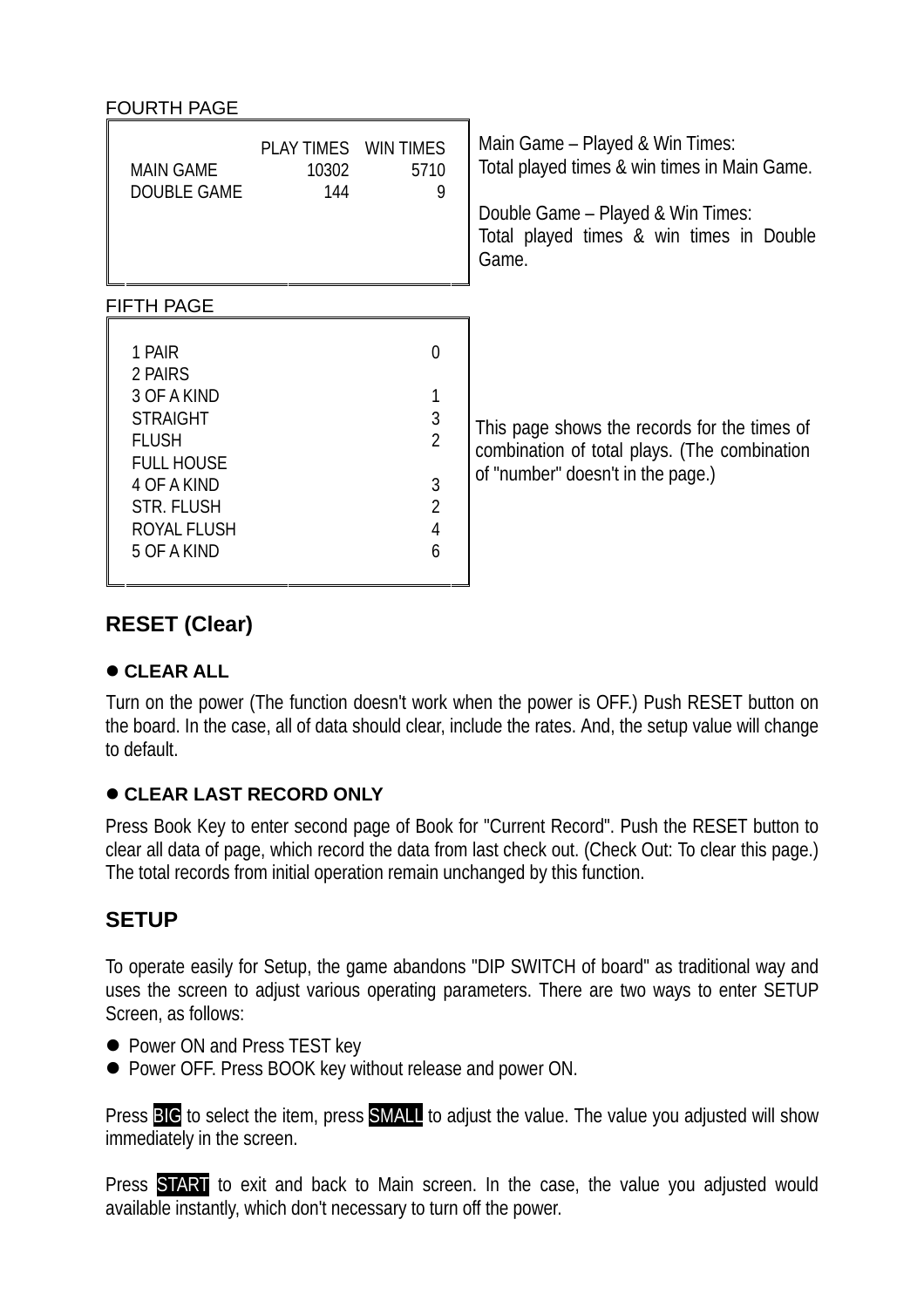| <b>SYSTEM</b>     |                                   |
|-------------------|-----------------------------------|
| <b>SETTING</b>    |                                   |
| COIN              | 1000, 500, 300, 200, 100, 75      |
| KFYIN             | 1000, 500, 300, 200, 100, 75      |
| PAYOUT            | 1000, 500, 300, 200, 100, 75      |
| KEYOUT            | 1000, 500, 300, 200, 100, 75      |
| MIN. BET          | 1, 5, 10, 15, 20, 25, 30          |
| MAX. BET          | 10, 20, 30, 40, 50, 60, 90, 12    |
| <b>DEMO MUSIC</b> | <b>ENABLE, DISABLE</b>            |
| <b>WIN RATE</b>   | 94, 92, 90, 88, 86, 84, 82, 80    |
| <b>GAME LIMIT</b> | 100000, 80000, 60000, 4000        |
| <b>D-UP LEVEL</b> | 1 (easy), 2, 3, 4, 5, 6, 7, 8 (di |
| D-UP FUNC.        | <b>ENABLE, DISABLE</b>            |
| <b>D-UP LIMIT</b> | 50000, 40000, 30000, 2000         |
| <b>CARD SPEED</b> | <b>FAST, SLOW</b>                 |
|                   |                                   |

| <b>SETTING</b>    |               | SETTING SELECTION                                         |
|-------------------|---------------|-----------------------------------------------------------|
| COIN              |               | 1000, 500, 300, 200, 100, 75, 50, 25, 20, 15, 10, 5, 2, 1 |
| <b>KEYIN</b>      | (1()          | 1000, 500, 300, 200, 100, 75, 50, 25, 20, 15, 10, 5, 2, 1 |
| PAYOUT            |               | 1000, 500, 300, 200, 100, 75, 50, 25, 20, 15, 10, 5, 2, 1 |
| KFYOUT            | າດດ           | 1000, 500, 300, 200, 100, 75, 50, 25, 20, 15, 10, 5, 2, 1 |
| MIN. BET          |               | 1, 5, 10, 15, 20, 25, 30                                  |
| MAX. BET          | 300           | 10, 20, 30, 40, 50, 60, 90, 120, 150, 300                 |
| <b>DEMO MUSIC</b> | <b>FNARIF</b> | <b>ENABLE, DISABLE</b>                                    |
| WIN RATE          | 90            | 94, 92, 90, 88, 86, 84, 82, 80                            |
| <b>GAME LIMIT</b> | 60000         | 100000, 80000, 60000, 40000, 30000, 20000, 10000, 5000    |
| <b>D-UP LEVEL</b> |               | 1 (easy), 2, 3, 4, 5, 6, 7, 8 (difficult)                 |
| D-UP FUNC.        | <b>FNARLE</b> | ENABLE, DISABLE                                           |
| D-UP LIMIT        | 30000         | 50000, 40000, 30000, 20000, 10000, 5000                   |
| CARD SPEED        | <b>FAST</b>   | <b>FAST, SLOW</b>                                         |
|                   |               |                                                           |

# **ABOUT RATE**

Our Rates are calculated as follows:

Win Rate = Total score won / Total score played

Since this is quite different from some games, which defined the rate as "Coin Out" divided by "Coin In" for Payout Rate and the range always from 55%, 60% … to 90%. You shouldn't think the win rate at the same value used in the games.

Remember to push RESET button if you change Win rate of Main game. Why? For example: current rate is 90% and new rate is 92%. In the case, more 2% would be released suddenly in a short time and the game may lose very much.

To avoid the confusion of the rates, please push RESET button to clear everything if you have changed the rates.

Also, please don't push RESET button except necessary. Generally, to stabilize the rates, the game should operate a period (more long, more steady) for balance. To zero by RESET button, the value would recount from starting point.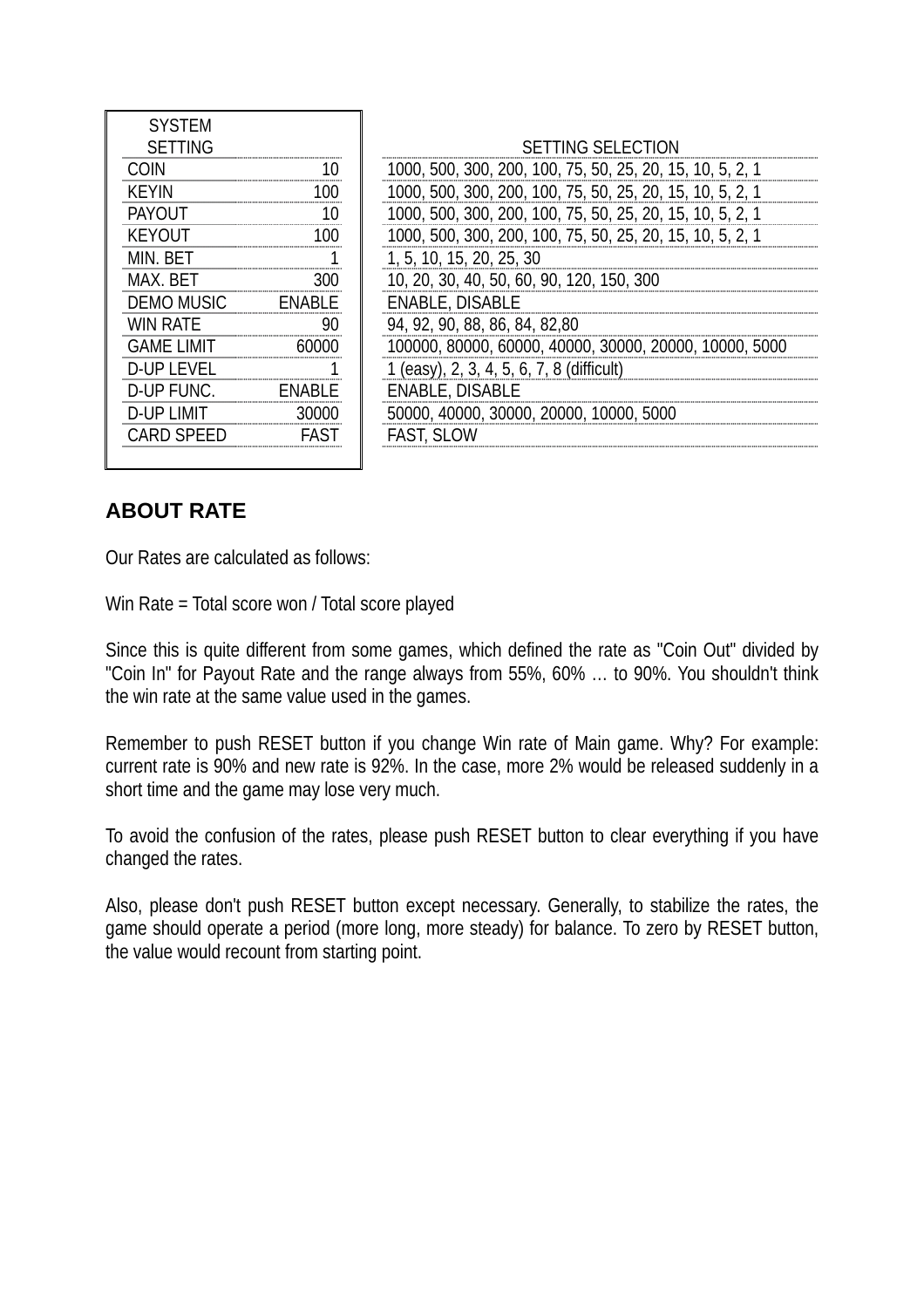# **CONNECTOR**

VIDEO PAI GOW (Standard) - Lucky 8 line hardness

| <b>COMPONENT</b>    | 36             | <b>SOLDER</b>  | <b>COMPONENT</b>                     | 10             | <b>SC</b>       |
|---------------------|----------------|----------------|--------------------------------------|----------------|-----------------|
| <b>SIDE A</b>       | PIN            | SIDE B         | <b>SIDE A</b>                        | PIN            | S               |
| Red                 | 1              | Green          | <b>GND</b>                           | 1              | <b>GND</b>      |
| Blue                | $\overline{2}$ | Sync           | <b>GND</b>                           | $\overline{2}$ | <b>GND</b>      |
| Speaker             | 3              | Speaker GND    | $+5V$                                | $\overline{3}$ | $+5V$           |
|                     | 4              |                | $+5V$                                | $\overline{4}$ | $+5V$           |
|                     | 5              |                | $+12V$                               | 5              | $+12$           |
|                     | 6              |                |                                      | 6              |                 |
|                     | 7              |                | (2) Hopper Control                   | $\overline{1}$ | HP V            |
|                     | 8              |                |                                      | 8              |                 |
| Start/Take Score    | 9              |                | <b>GND</b>                           | 9              | <b>GND</b>      |
| Small               | 10             |                | <b>GND</b>                           | 10             | <b>GND</b>      |
| <b>Bet</b>          | 11             |                | (1) HP Coin SW: Out signal for Hopp  |                |                 |
| Choice <sub>2</sub> | 12             |                | (2) HP Control: In signal for Hopper |                |                 |
| D-Up/ Choice1       | 13             |                | (3) HP VCC - (DC+12V)                |                |                 |
|                     | 14             |                |                                      |                |                 |
|                     | 15             |                |                                      | <b>HOPPER</b>  |                 |
| Big                 | 16             |                |                                      |                |                 |
|                     | 17             |                |                                      |                | HP V            |
| Coin IN             | 18             | Keyin          |                                      |                | 3               |
|                     | 19             |                | AC 110/220 V                         | S.S.R.         |                 |
| <b>Book</b>         | 20             | <b>Test SW</b> |                                      |                | 4               |
| Pay Out SW          | 21             | Keyout SW      | <b>HOPPER</b>                        |                | 10 <sub>p</sub> |
|                     | 22             | HP Coin SW(1)  |                                      |                | Hoppe           |
| Coin Counter        | 23             |                |                                      |                |                 |
| Keyin Counter       | 24             |                | TICKET DISPENSER, Taiwan :           |                |                 |
|                     | 25             |                |                                      |                |                 |
|                     | 26             |                |                                      |                | <b>HP</b>       |
| Payout Counter      | 27             |                | $+12V$<br><b>Ticket</b>              |                | 36 pin          |
| Keyout Counter      | 28             |                | Dispenser                            |                |                 |
| <b>Start Lamp</b>   | 29             |                | <b>GND</b>                           |                | Hoppe           |
| <b>Big Lamp</b>     | 30             | Small Lamp     |                                      |                | 10 p            |
| Bet Lamp            | 31             |                |                                      |                |                 |
| Choice2 Lamp        | 32             |                |                                      | <b>COUNTER</b> |                 |
| Choice1 Lamp        | 33             |                |                                      |                |                 |
|                     | 34             |                | Any $+12V$ in the pin                |                |                 |
|                     | 35             |                |                                      |                | COUN            |
| <b>GND</b>          | 36             | <b>GND</b>     | PCB. Counter Out                     |                |                 |
|                     |                |                |                                      |                |                 |

|        | .<br>---------<br>---- |               |  |                    |                |               |
|--------|------------------------|---------------|--|--------------------|----------------|---------------|
| NT     | 36                     | <b>SOLDER</b> |  | <b>COMPONENT</b>   | 10             | <b>SOLDER</b> |
|        | <b>PIN</b>             | <b>SIDE B</b> |  | <b>SIDE A</b>      | <b>PIN</b>     | SIDE B        |
| Red    |                        | Green         |  | <b>GND</b>         |                | <b>GND</b>    |
| Blue   | 2                      | <b>Sync</b>   |  | <b>GND</b>         | $\overline{2}$ | <b>GND</b>    |
| peaker | 3                      | Speaker GND   |  | $+5V$              | 3              | $+5V$         |
|        | 4                      |               |  | $+5V$              | 4              | $+5V$         |
|        | 5                      |               |  | $+12V$             | 5              | $+12V$        |
|        | 6                      |               |  |                    | 6              |               |
|        |                        |               |  | (2) Hopper Control |                | HP VCC(3)     |
|        | 8                      |               |  |                    | 8              |               |
| Score  | 9                      |               |  | <b>GND</b>         | 9              | <b>GND</b>    |
| Small  | 10                     |               |  | <b>GND</b>         | 10             | <b>GND</b>    |

(1) HP Coin SW: Out signal for Hopper  $(2)$  HP Control: In signal for Hopper  $(3)$  HP VCC - (DC+12V)



CHOICE2  $\|\|$  BET  $\|\|$  START

TAKE SCORE

CHOICE1<br>DOUBLE